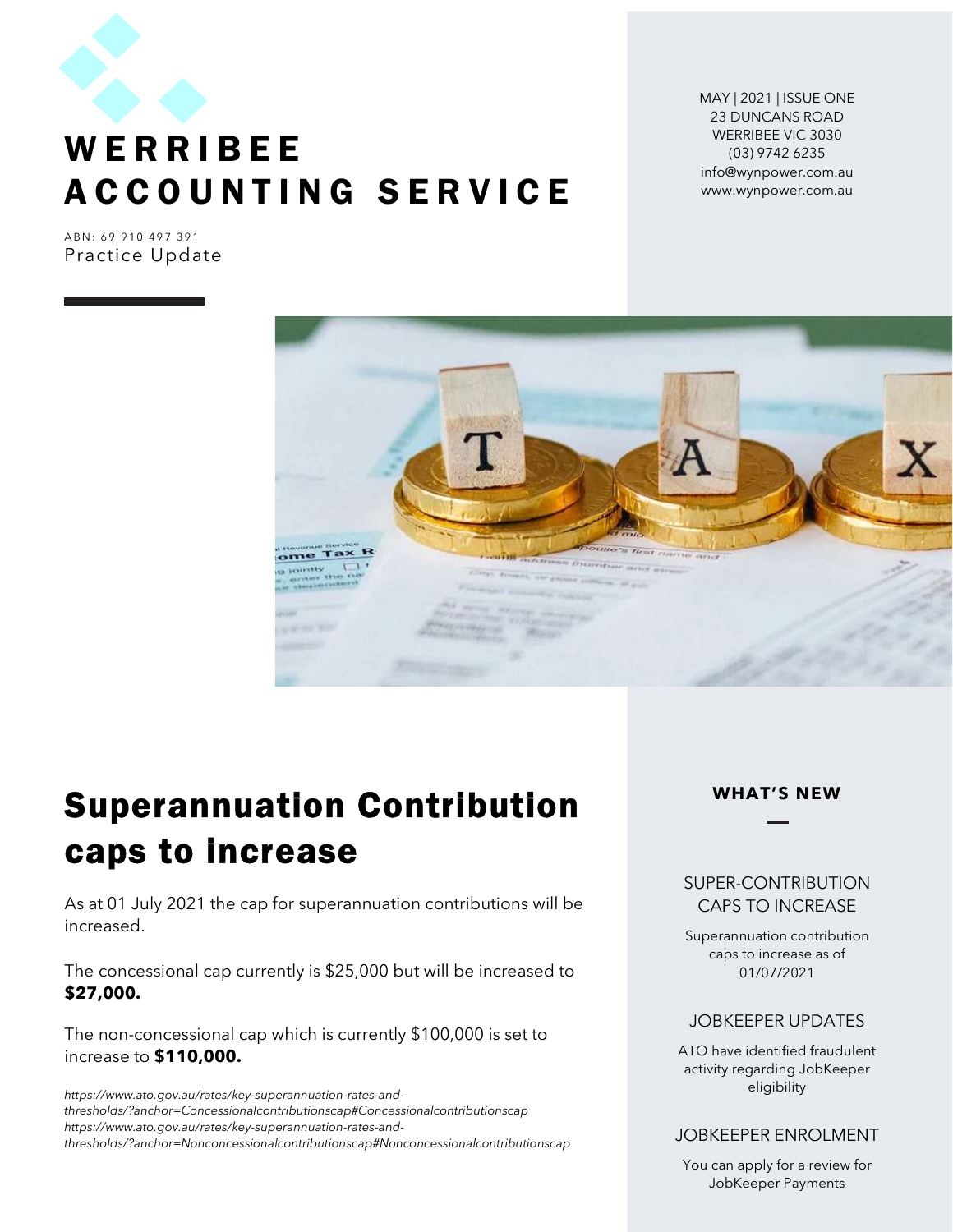# Online Services for Business has taken over

Are you using the Business Portal? If so, you may have noticed that it is no longer available. This is because the Australian Taxation Office (ATO) have now disabled the Business Portal and made the change to Online Services for Business.

Online Services for Business is now the ATO's default service for businesses.

With Online Services you can, view and print tax returns, create payment plans, access ATO correspondence lodge and prepare Income Tax Instalments and Business Activity Statements.

#### NTAA - May 2021 Edition



### JobKeeper Updates



The Australian Taxation Office (ATO) are concerned that several businesses and individuals have defrauded the JobKeeper Payment supplements.

It has been identified that some **businesses** have:

- Claimed for employees without having a nomination notice completed and/or paid their employees the correct amounts - Claimed for employees with no history of employment - Amended previous BAS' to meet eligibility requirements for JobKeeper

- Provided the ATO with a drastic and unexplained decline in turnover

Individuals have consciously: - Made several claims for themselves as an employee or business participant

- Made both claims as an employee and business participant

ASIC media release 21-072MR, 15 April 2021

### JobKeeper Enrolment Updates

The Australian Taxation Office have advised that taxpayers who did not enrol for JobKeeper because they believed they were not eligible are asked to revisit their circumstances. You can contact the Australian Taxation Office on or before 31 May 2021 to have your circumstances reviewed.

ATO website, JobKeeper payment and the 'later time' discretion, 29 April 2021